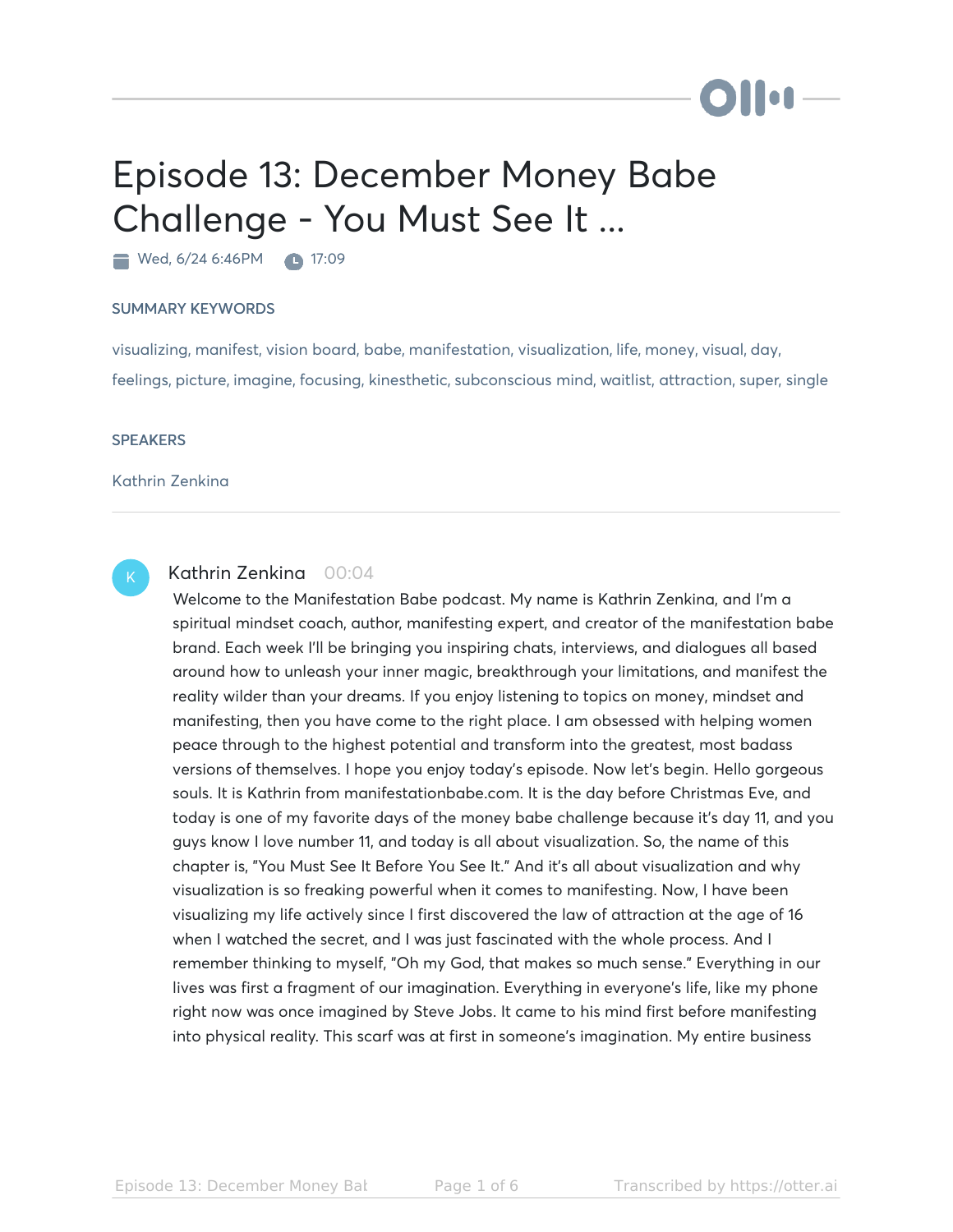was first in my imagination. I saw my business long before it manifested into my reality. And I became fascinated with this whole concept of visualization. It became a game for me. It became so much fun for me, and it made a lot of sense. And think about it, when we are children, as I mentioned before, a couple of lives ago how this challenge isn't necessarily about money. Money is the byproduct, it's the result of this challenge. But really, what we're doing is we're unlearning our current conditioning and relearning how we're supposed to be. We're relearning our truth and how life is supposed to be. So as children, we are so imaginative, and I don't know if you got in trouble as much as I did about staring outside the window and kind of daydreaming, but I was a huge daydreamer as a kid, as so many of us were, and daydreaming, who would have known, is one of the keys to manifesting your dream life. It's one of the keys to success literally, daydreaming. So day 11 is all about seeing the money come into your life long before it happens. Now, it's been long scientifically proven that the same parts of your brain light up when you're imagining doing something, as it would light up if you were doing. To give you an example, it's been long proven, there have been many scientific studies, that when Olympic athletes or just athletes, in general, are hooked up to a machine that measures activity in the brain, that when they are imagining themselves running their race, or lifting objects, or whatever it is that they're doing, the same parts of their brain light up as if they're running the race, or competing, or doing whatever it is that they want to do. So there's proof right there that your mind has no idea whether something is imagined or real. And that's the whole thing with the subconscious mind. The subconscious mind is this imaginative part of your brain. And it thrives off of visualisation, and everything that you see, everything that you can imagine, and everything that you feel comes into your physical reality because when you are visualising something, your subconscious mind has no idea whether it is real or imagined. So by law of attractions, it's already real according to your mind, by law of attraction, those things come into your reality. It can't help but come into your reality. So when you constantly visualise your life with this thousand dollars, right, what is this thousand dollars going to bring into your life? What is financial abundance going to bring into your life? What is an extra 10, 20, hundred grand? What is a new career going to bring into your life? When you're constantly seeing it, and focusing on it, and feeling the feelings by law of attraction, it can't help that manifest into your physical reality. That's just like science. That's just the law. That's just the why it's called "The law of attraction." And so today's assignment for the money babe challenge is of course to start visualising. Now one of the things that I know a lot of people have hard time with right away is, "Catherine I'm not visual, I can't visualise. I don't understand how to visualise." And it took me so long to understand this. It actually wasn't until my NLP certification that I realised that not everybody is visual, not everybody accesses the visual part of their brain when they're thinking or processing something. Some of us are auditory, some of us are kinesthetic, and that is okay, and that is perfectly fine, perfectly normal, there's nothing wrong with you. I am actually a phenomenal visualizer, I think it's because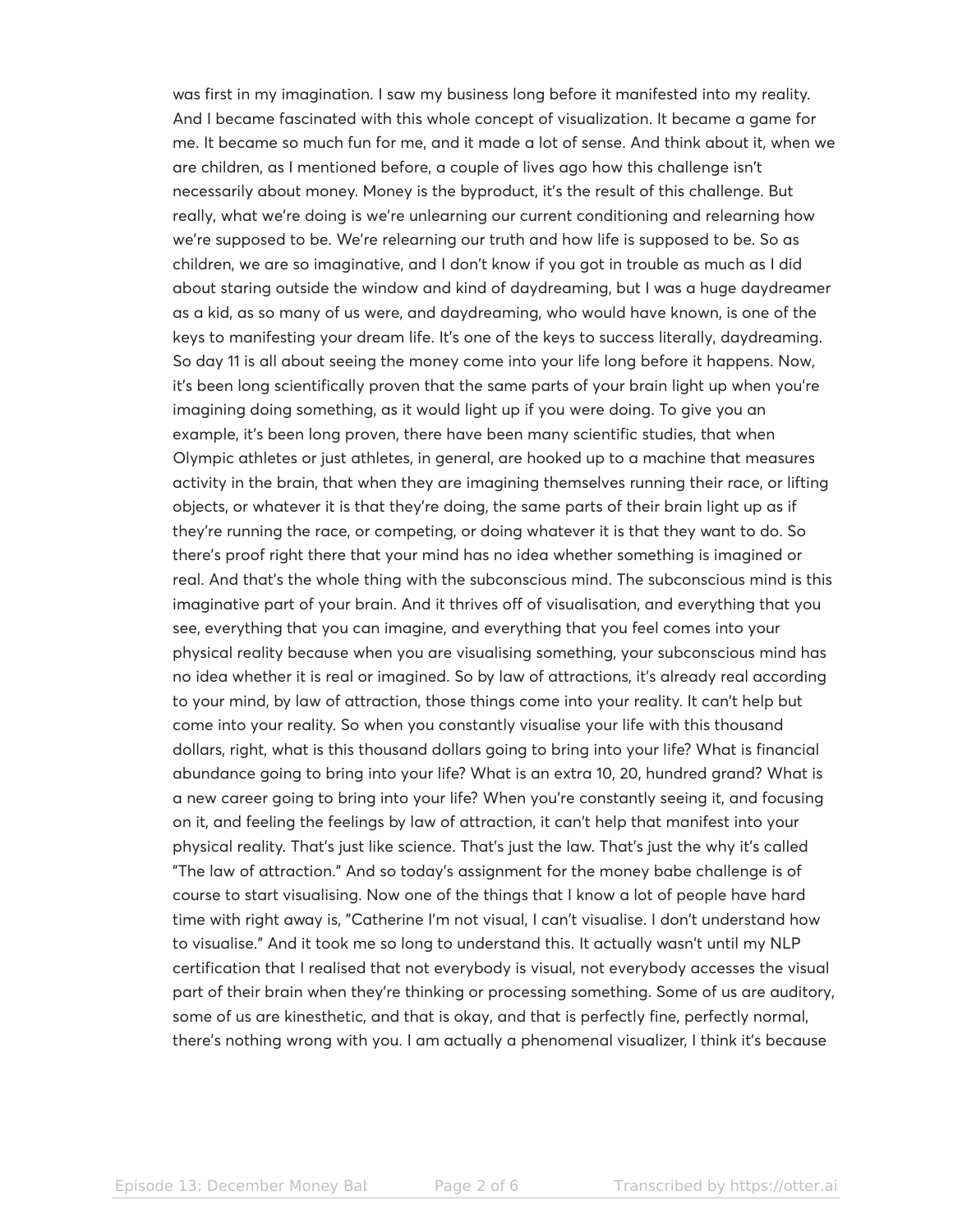I've been practicing it for so long. You know, I visualise at least once a day or actually I live in my own lala land and my own dreamland for most of my day, every single day. I kind of have my rose coloured glasses on and I see things as I want to see them not as they are, I always see them as better because I always constantly want to manifest better. And so, I have a really good visualizer and I have had so many frustrated clients and also Brennan is not very visual at all. So he's like, I don't understand how to visualise it doesn't work. I don't understand I can't do this I can't manifest. And so later on I learned that visualisation, the process of visualisation, what we mean by "You have to see it before you see it" does not necessarily mean with your eyes, not visualising with your eyes, but it's more so creating the feelings of already having it, because when you are in those feelings of already having it then you are an exact vibrational match to the things that you are envisioning. And some of us who are auditory, we connect with sound, so sometimes visualisation means hearing sound. What are you going to hear? Are you going to hear the chechen? Are you going to hear you withdrawing cash from the bank account? Are you going to hear you swiping your card? Are you going to hear congratulations? Are you going to hear yourself be super excited? Whatever it is that you're manifesting, start connecting sounds to it that evoke those feelings. For those of us who are kinesthetic, we need to feel things, again, you can just dive right into the feeling. How are you going to feel when the money is already here? How are you going to feel when your life is already at that next level? How do you feel when you're already that version of yourself who already has everything that she wants? Again, we're going after feelings. So sometimes it's okay to dive right into the feelings, or maybe hear sounds, or maybe if, you know this is really rare, but some of us are gustatory's taste and then the nose one, it slipped my mind, but anyway, some of us connect to smells, some of us connect to taste, whatever it is that you connect with, use that, that is still called visualisation, even if you're not technically seeing pictures, because that's okay. We're going after feelings. And why it's so good that we manifest our feelings is because, imagine if every single thought that you had manifested instantly into your reality, wouldn't you be kind of screwed? Like imagine every single fearful thought, or negative thought, or just even the thought of the example that they share the secret, you think of an elephant all of a sudden an elephant pops up in your room. Wouldn't that be kind of troublesome? That is why that instant thought manifestation doesn't exist because it's protecting us. And so we manifest our feelings because in order to have a feeling, think about it, you have to have a thought on a consistent basis. And as long as you're having that thought on a consistent basis, that creates the feeling, and then it's through that feeling that you actually manifest your desire. Now, some of my favorite ways to visualize, you know, how does a beginner visualize or maybe you have been doing this practice and you haven't been so consistent with it. So maybe it's good to have a little refresher, so visualization is super easy. I have a couple of questions here and I'll give you a little exercise to literally close your eyes. And imagine that your hands are raised in front of you and you have a couple of wads of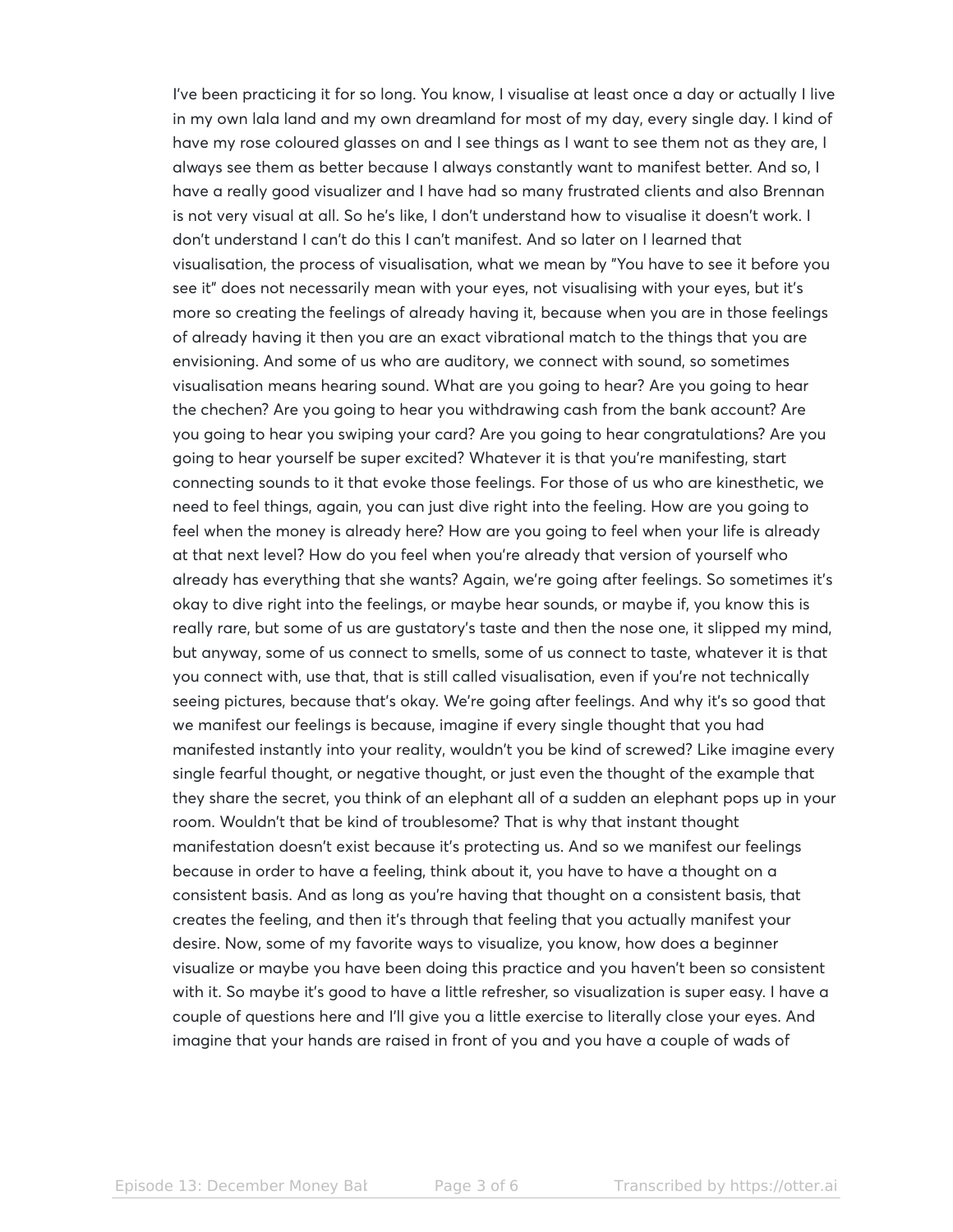hundreds in your hand just money, however much you want to imagine. And then really start to study the details, maybe it's a feeling you start setting, maybe you start hearing sounds. For most of us who are going to be more visual, we can actually see the money in our palms. So ask yourself, how does it look, or how does it smell? What does it feel like? Why does it feel so good? What are you wearing at this moment right now? So, study the outfit that you're wearing, look at all the different details of your visualization, this is a great way to practice because the more detailed and specific you are, the more the universe can help you in bringing that into your life. Who's around you? Who are you sharing the good news with? What do you see doing with the money? Obviously, you know, you're going to be doing something with the money. So are you depositing it at the bank? Are you spending it on something that you want to spend it on? Are you buying a car, whatever it is that you want to do with that money? See yourself do that, and so I guide you through a couple of questions here in the book. And then I remind you to not focus on the how, because again, when we're visualizing your life right away, if we allow our egos to take over, we're gonna stop and think "Oh my god, how did this happen? How did I even get this money in the first place? Oh my god, what if it doesn't happen like this? What do I have to do? What's required of me in order to manifest it this way? Oh, my God, who's involved? What if it doesn't work out? What if I fail?" and we just drive ourselves insane. So again, remember that lesson of "The how is not your job"? The how is not your job here, either. You're focusing on the desired outcome, you're focusing on the end result, everything already aligned perfectly for you. Everything already happened as if it needed to happen in order to bring this outcome. So the outcome is done, and now you're seeing that very last step, the outcome, the result of your manifestation. That's what you want to be visualizing, you don't want to stress about how it happened, who made it happen, what needed to happen, just anything that you would normally stress over, you got to forget it, and you just need to focus on the desired outcome. So super important to let go of that how and then over here on the last page, I mentioned how I personally like to spend about 10 minutes a day visualizing, and what I do is I take my headphones and I put on an upbeat song. A song that really inspires me, gets me going, gets my creative juices flowing, really motivates me, makes me feel like a badass. And I put on my headphones and I'll just visualize something, whether it is something related to my business, maybe to my health goals, maybe it's me visualizing a specific dollar amount and what I do with it, maybe it's me visualizing a future trip or vacation that I want to go on, whatever feels right to me that day, whatever I want to ponder on and enjoy that day, I will think about, and I will see my life as if it has already happened. Another thing you can do is you can build a vision board, and I know you've all heard about vision boards, I know so many vision boards have been posted in the group which is great, and if you're unfamiliar with how to create a digital vision board, I personally like digital versions, I have my phone background and my laptop background as my vision board and so I actually have free training in my freebie library. If you go to manifestationbabe.com/free, sign up for the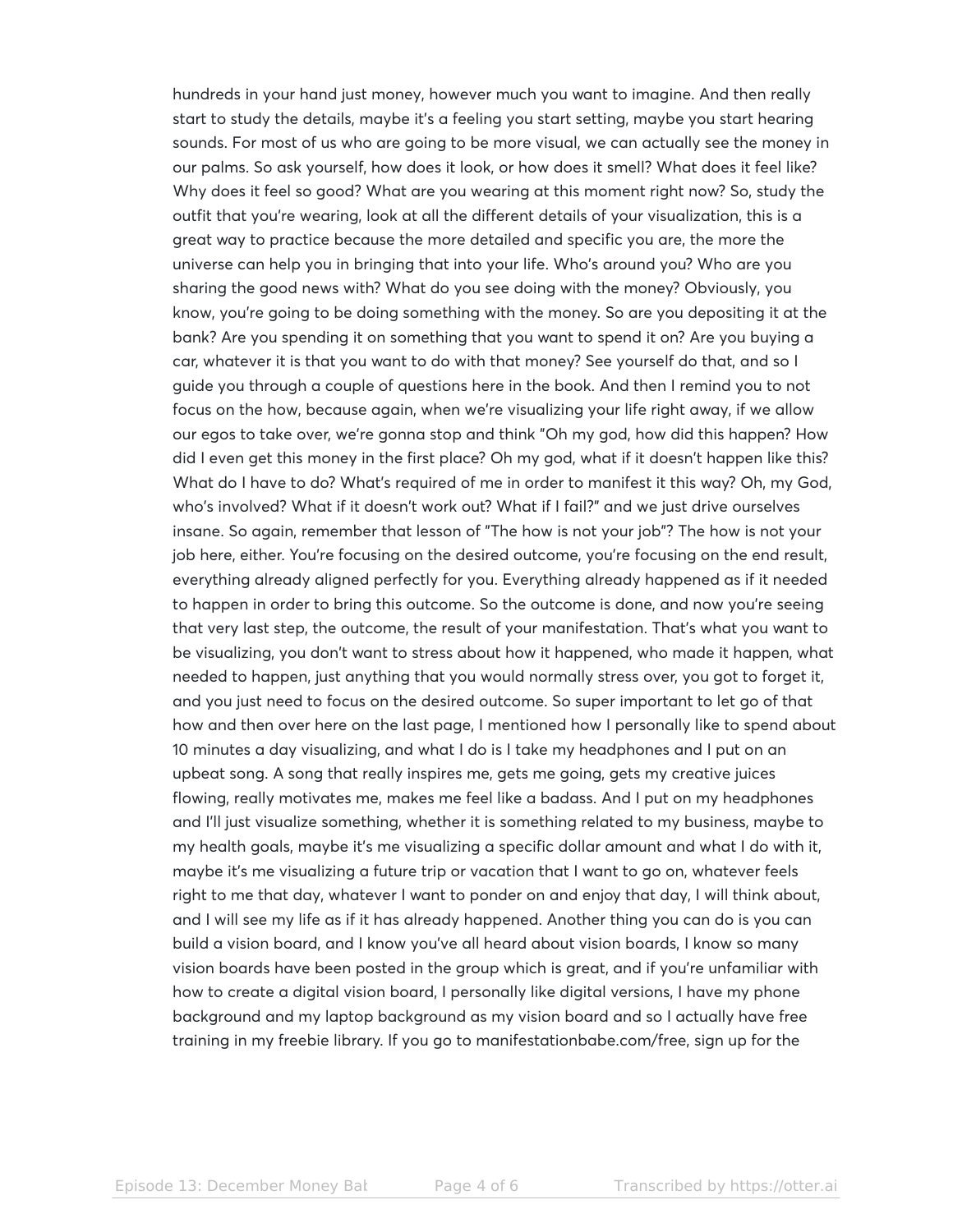freebie library, and then inside there, you'll find a link to go straight to my free vision board training, it is absolutely free. And I literally screen share the process of how I find the images, how I put the images, how I download the image, how I set my background, and all that other good stuff. And what you can do with a vision board is, first of all, vision boards are great for really igniting your subconscious mind. So even if you glance at it for two seconds a day, even if it's just the background of your phone, something that you're constantly looking at, or your laptop, something that you're constantly opening and accessing, that's enough to stimulate your subconscious mind to keep focusing on that thing, keep laser focusing and keep bringing it into your life. It helps you stay at an energetic match to those things on your vision board, and a vision board doesn't necessarily have to be an active process, but you can turn it into an active process by having your vision board inspire your visualizations. So maybe you look at an image on your visualization, you turn on a song and you practice popping into the images. So that's something that I do as well, if I have a picture of a vacation that I want to go on or a picture of a specific luxury good that I want to buy, then I will literally hop into the picture and see myself, see the whole experience of me either sipping on a fruity drink at the tropics if that's what my picture is, that's what my manifestation is. Or maybe I will see myself at the Channel store at the Louis Vuitton store buying this bag, buying this wallet, buying this cute thing, or having the experience of whatever my vision board is. That's a really great way to practice visualization with an actual inspiration behind it. Because sometimes again, we're not all visual people, some of us are stronger than others. So having those pictures somewhere really helps you kind of get a head start to see your life before you actually see it manifest into your physical reality. And then, of course, there are some questions to answer and your assignment today is to spend 10 minutes visualizing and it's super-duper simple. Once again, I have my free training in my freebie library for the vision board training. That's pretty much it. Thank you so much for all your support. I wanted to mention that I'm actually about to teach week four of Rich Babe. Rich Babe is my money mindset, mastery group coaching program. I am rebranding it for the next phase to call The Rich Babe Academy because it's literally an academy from taking your money mindset to the freaking next level, it is like 20 levels deeper than this book. So if you are enjoying Unleash Your Inner Money Babe, then you're going to love Rich Babe. And I am relaunching it in January. So after the New Year, I'm going to open up enrollment, and so if that is something that's interesting you as the next step, I love this program, I'm so excited every single Saturday, I get stoked to teach it and hang out with my rich babes. So it's really good stuff. I'm going to post the waitlist below and above, also if you're listening to the podcast, just go to the show notes of description, and you'll find a link to the waitlist as well. And I hope to see you in the next round of rich babe, so I'm super excited to finally watch that. All right, loves. It is the night before Christmas Eve. I promised that I'm going to be live streaming every single day. So, I will see you tomorrow at 9 AM Pacific and the next day, etc. so even on Christmas, I'll be doing these. So if you're